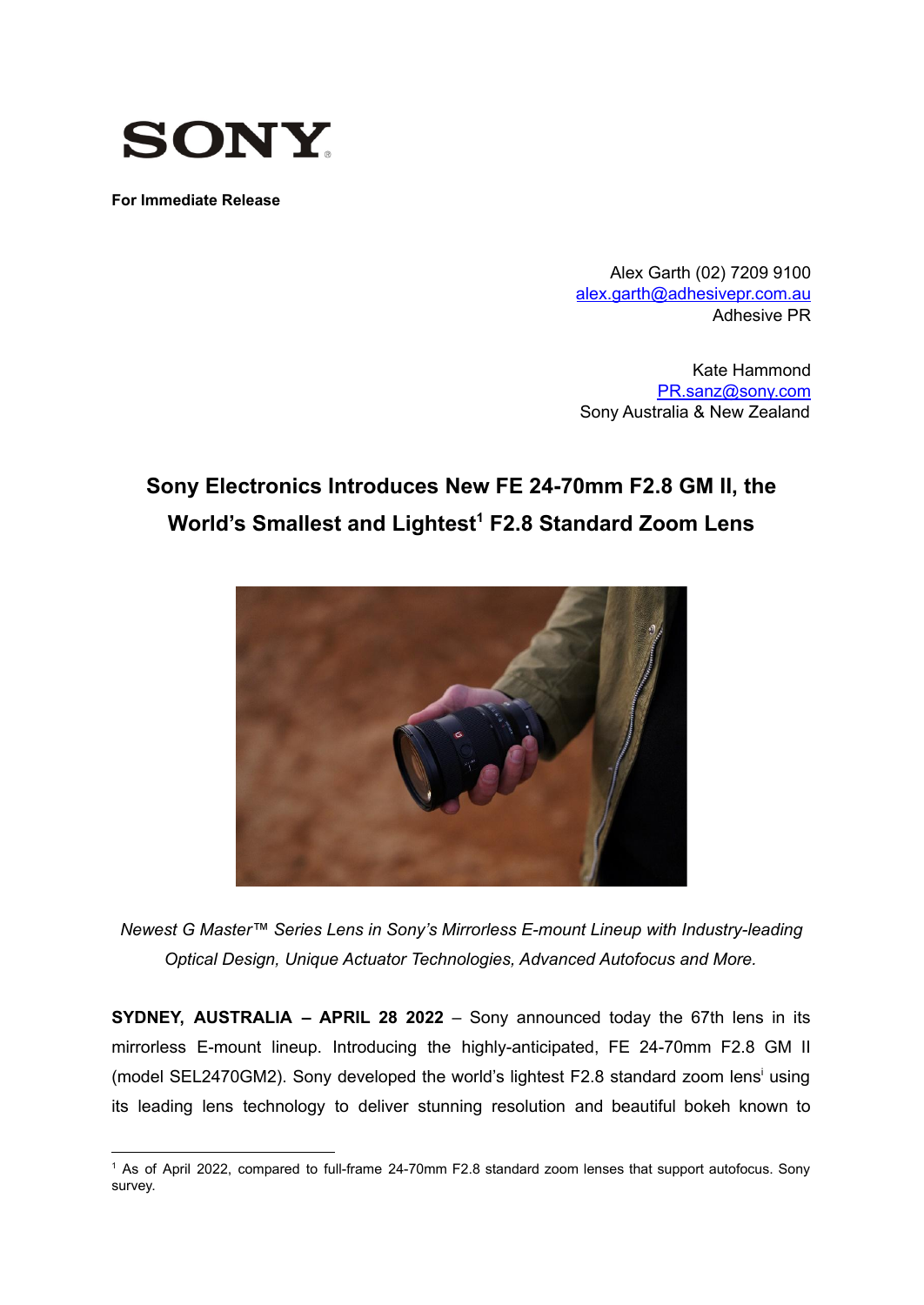Sony's "G Master" series. The FE 24-70mm F2.8 GM II is one of the most versatile lenses in the line-up and was created for photographers, videographers, and hybrid content creators. *"Built upon on our community feedback, we are really excited to announce our newly designed FE 24-70mm F2.8 GM II," said Jun Yoon, Head of Digital Imaging, Sony Australia & New Zealand. "It is great that we can integrate so many of our flagship technological advances into one of our most popular focal lengths. We are thrilled to introduce the World's smallest and lightest 24-70mm F2.8 standard zoom lens 1 ."*

## **Evolved Image Quality in a Zoom Lens that Rivals Prime Lenses 2**

The FE 24-70mm F2.8 GM II is great for a compact yet versatile set up and allows users to capture extremely sharp, detailed imagery for both stills and video. The new lens features high resolution across the frame—even with the aperture wide open. A completely redesigned optical path features five aspherical elements, including two high-precision XA (extreme aspherical) elements. The FE 24-70mm F2.8 GM II also includes two ED (extra-low dispersion) plus two Super ED glass elements. Combined with a new floating focus mechanism, the lens effectively controls chromatic aberration, astigmatism, distortion and coma so that outstanding resolution is achieved throughout the image area at all zoom and aperture settings.

Even when shooting in challenging lighting conditions, the FE 24-70mm F2.8 GM II achieves excellent clarity by effectively subduing flare and ghosting. This is thanks to Sony's original Nano AR Coating II which produces a uniform anti-reflecting coating on the lens surface. The FE 24-70mm F2.8 GM II produces stunning bokeh throughout the zoom range with beautiful and almost perfectly circular bokeh with its advanced optical design and a newly developed 11-blade aperture unit. In this new 24-70 mm design, this lens delivers outstanding close-up performance with a minimum focusing distance of 8.25 inches (0.21 meters) at 24 mm and 12 inches (0.30 meters) at 70 mm, and with a maximum magnification of 0.32x.

#### **Fast and Precise Autofocus**

The FE 24-70mm F2.8 GM II achieves reliable focus by using four of Sony's original XD (extreme dynamic) Linear Motors, a floating focus mechanism, and advanced lens control – even when shooting a fast-moving subject. In addition, the lens supports up to 30 fps<sup>3</sup> continuous shooting for stills and 4K 120p video recording with autofocus.

<sup>2</sup> MTF chart comparison

<sup>&</sup>lt;sup>3</sup> When paired with the Alpha 1. "Hi+" continuous shooting mode. Effective at 1/125 seconds or higher shutter speed. In AF-C mode at shutter speed of 1/250 seconds or higher. The maximum continuous frame rate will depend on the shooting mode.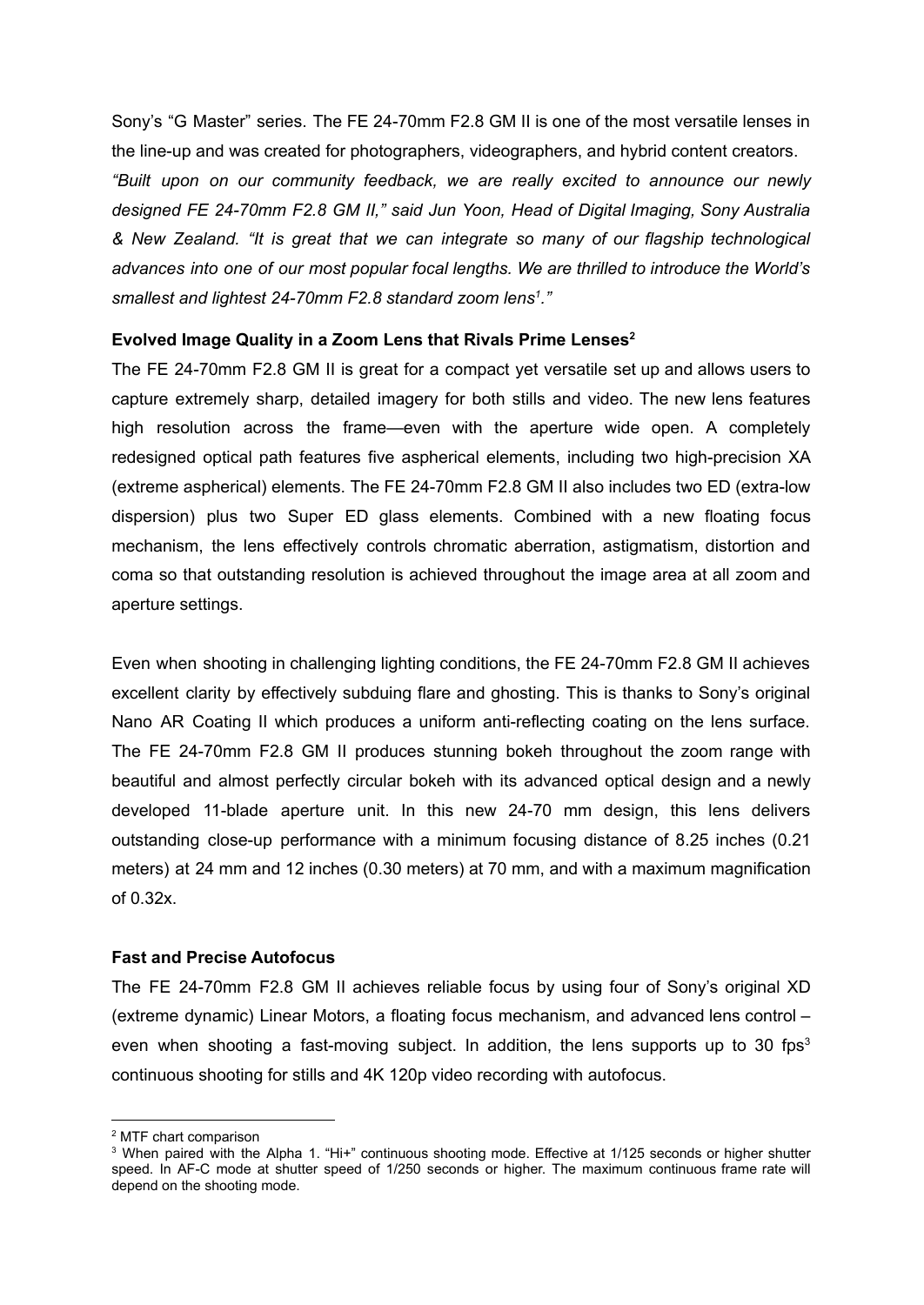The FE 24-70mm F2.8 GM II enables full AF tracking performance even when shooting stills with the aperture stopped down, making it possible to use deeper depth of field to ensure that moving subjects remain in sharp focus when shooting continuously<sup>4</sup>. The lens' AF tracking performance while zooming is approximately two times better than the previous model<sup>5</sup>.

## **Refined Capabilities for Creative Filmmaking**

With its constant F2.8 maximum aperture, astounding AF performance, versatile control, and solid reliability, the FE 24-70mm F2.8 GM II is designed for all types of video applications. The FE 24-70mm F2.8 GM II offers extremely quiet AF operation, thanks to the XD Linear Motors and a newly developed aperture unit. Using the latest lens technology, the FE 24-70mm F2.8 GM II reduces focus breathing, focus shift and axial shift when zooming for smooth video footage. This lens also supports the breathing compensation function $6$ provided in compatible Alpha series cameras.

As an added benefit for advanced video creation, the newest lens includes Linear Response MF (manual focus) that ensures high repeatability when focusing manually as the focus ring responds directly and repeatedly to subtle control. It also includes an aperture ring making manual aperture/iris control fast, direct, and easy. The dedicated iris ring enables click-less control to achieve smooth depth of field transitions.



<sup>4</sup> With a compatible camera and the camera's [Aperture Drive in AF] parameter set to [Focus Priority]. See Sony's support page on the web for camera compatibility info.

<sup>&</sup>lt;sup>5</sup> Sony tests. Compared to SEL2470GM.

<sup>&</sup>lt;sup>6</sup> Compatibility info at: [https://www.sony.net/dics/breathing/.](https://www.sony.net/dics/breathing/) Available in movie mode only. Angle of view and image quality may change slightly when this function is used. Compensation may not be able to cover all situations.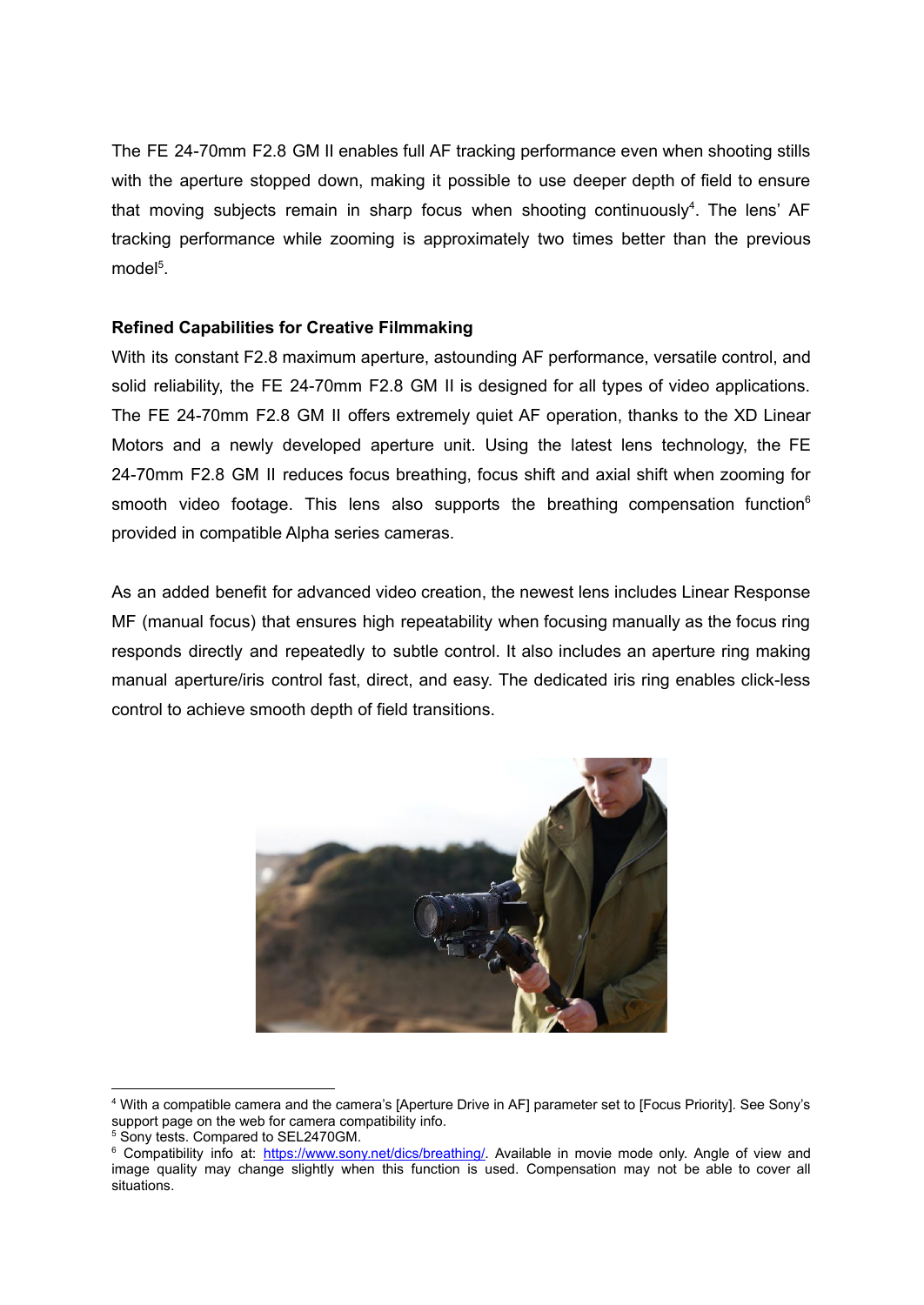## **Unrivaled Mobility**

Designed to perfectly pair with Sony's compact Alpha™ system E-mount cameras, the FE 24-70mm F2.8 GM II is the world's smallest and lightest <sup>i</sup> 24-70 mm F2.8 zoom in its class and offers unprecedented shooting flexibility and freedom in a wide range of situations. The FE 24-70mm F2.8 GM II weighs just 24.6 ounces (695 grams), approximately 20% less (7 ounces) than the original 24-70 mm F2.8 G Master. The lens' length has been reduced by 16 mm, and overall volume has been reduced by approximately 18%.

# **Reliability and Improved Control**

The new FE 24-70mm F2.8 GM II was developed based on feedback from professionals to offer even better control and usability than preceding models. This model includes:

- Zoom smoothness switch to adjust zoom ring torque either Tight or Smooth
- A newly added aperture ring with click ON/OFF switch and iris lock switch
- Two customizable focus hold buttons
- The focus ring that responds directly and linearly to subtle control when focusing manually
- New lens hood design with opening to control circular polarizing filters (dia. 82mm)
- The center of gravity back toward the mount for improved handling and operation

An updated dust and moisture resistant<sup>7</sup> design provides extra reliability for outdoor use in challenging conditions. The buttons and switches are fitted with rubber gaskets, and a rubber ring seals the lens mount. The front lens element also features a fluorine coating that repels water, oil, and other contaminants, while making it easier to wipe off any contaminants or fingerprints that become attached to the lens surface.

# **Pricing and Availability**

The new FE 24-70mm F2.8 GM II will be available in Australia from late May SRP: \$3,299.00 AUD

For detailed product information on the lens, please visit: <https://www.store.sony.com.au/electronics/camera-lenses/sel2470gm2>

A product video on the new FE 24-70mm F2.8 GM II can be viewed **HERE**.

<sup>&</sup>lt;sup>7</sup> Not guaranteed to be 100% dust and moisture proof